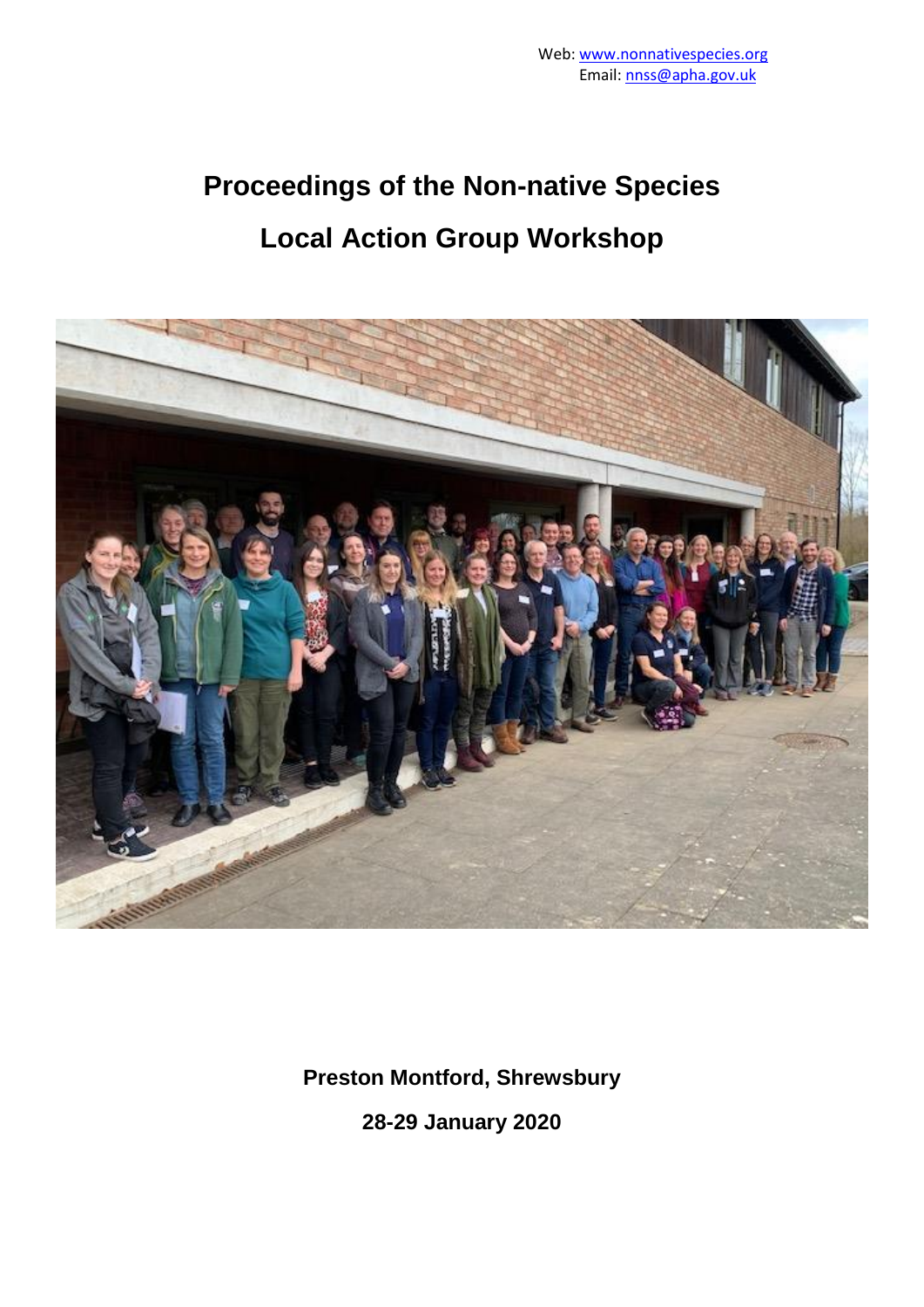

#### **Programme**

On 28<sup>th</sup> – 29<sup>th</sup> January 2020 the GB Non-native Species Secretariat organised the 11th Local Action Group Workshop, funded by Defra, at Preston Montford Field Studies Centre, Shrewsbury.

# **Day 1**

**Registration** 

- **13:00** Welcome (Niall Moore, NNSS)
- **13:20** Defra update (Joe Payne, Defra)

# **SESSION 1: ENVIRONMENTAL AUDIT COMMITTEE (EAC) AND HORIZON SCANNING**

- **13:40** Introduction (Niall Moore, GB NNSS)
- **13:55** The work Angling Trust does to engage anglers and its volunteers in invasive species (Emily Smith, Angling Trust)
- **14:10** Paddlers in Partnership with CRT (Richard Atkinson, British Canoeing)

# **BREAKOUT SESSION A**

- **14:45** How do we raise the "biosecurity citizens army" of 1.3 million recommended in the Environmental Audit Committee report to help identify invasive species and respond to biosecurity outbreaks?
- **15:30** How can LAGs best input into horizon scanning species (detection, response and control)?
- **16:15** Feedback



#### **SESSION 2: LAG UPDATES**

- **16:25** Overview of what the local community red squirrel groups do in Cumbria (Julie Bailey, Northern Red Squirrels)
- **16:35** Himalayan balsam management programme (Steven Bent, Bewdley Civic Society)
- **16:45** Update on work with Network Rail (Jo Gore, New Forest Non-Native Plants Project)
- **16:55** RAPID Life (Alexia Fish, APHA)
- **17:15** Close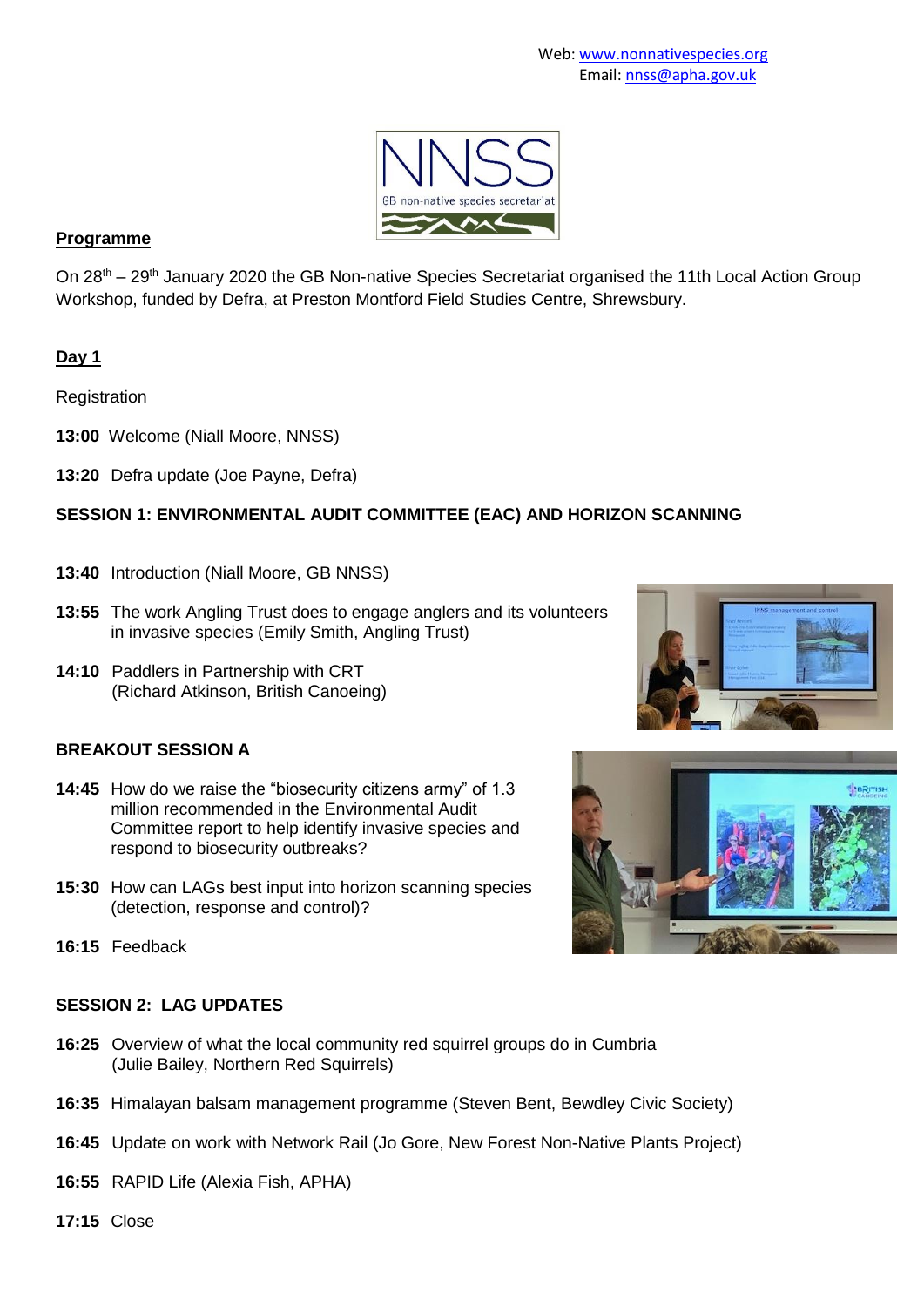# **Day 2**

# **SESSION 3: BIOSECURITY AND AQUATIC / RIPARIAN CONTROL**

- **09:15** SE RIMP / Rapid Life Priority Species Workshops / Floating pennywort work in 2019 (Andrea Griffiths, Medway Valley Countryside Partnership)
- **09:25** Mink free East Anglia eradication trial (Tony Martin, Mink Free East Anglia Project)
- **09:45** A small community group tackling a big problem Himalayan balsam in Dyffryn Ogwen (Tamsin Fretwell, Tregarth Balsam Bashers)
- **09:55** Operation Giant hogweed (John Musham and Jennifer Gant, Tees RiversTrust)
- **10:05** Signal Crayfish Management at Prior Park Landscape Garden – National Trust in Bath (John Walton, National Trust)
- **10:15** Refreshments
- **10:30** Biocontrol research (Djami Djeddour, CABI)
- **10:40** An update on Himalayan Balsam and Japanese Knotweed biocontrol trials in the Midlands (Tarik Bodasing, Warwickshire Wildlife Trust)



**10:50** Engaging stakeholders in biosecurity - AQUA Biosecurity Accreditation Pilot Scheme.Local action with regional impact – an update on CINNG over the last year (Nicola Morris, SWLT / CINNG)

#### **SESSION 4: INVASIVE SPECIES WEEK**

**11:10** Introduction – Lucy Cornwell, GB NNSS

#### **BREAKOUT SESSION B**

- **11:25** LAG plans for Invasive Species Week 2020
- **12:25** Summary (Lucy Cornwell, GB NNSS)
- **12:30** Lunch

#### **SESSION 5: LAG UPDATES**

- **13:30** New licensing arrangements under the Invasive Alien Species (Enforcement and Permitting) Order 2019 (Gavin Measures, Natural England)
- **13:40** Exmoor Non-Native Invasive Species Project (Holly Moser and Charlotte Thomas, Exmoor National Park Authority)
- **13:50** Aims and approach of the Yorkshire Dales Biosecurity and INNS steering group (Ellie Paganini, Yorkshire Dales Invasive Non-Native Species Steering Group)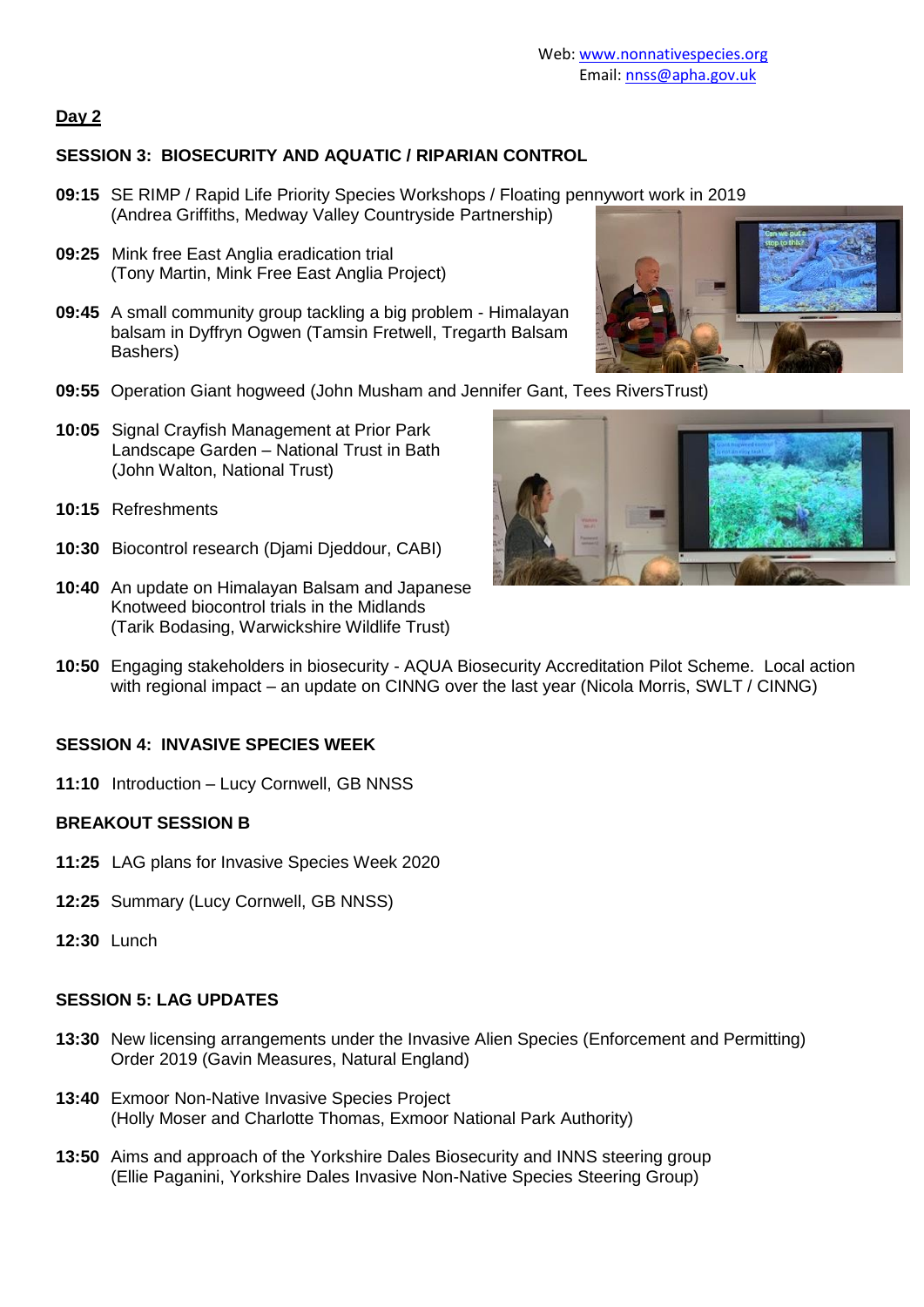- **14:00** New 5 year plan and priorities (Kate Hills, South West Water and Rachel Naden, Yorkshire Water)
- **14:10** Closing Comments
- **14:30** Close



# **Breakout Session Feedback**

#### **Day One: 14:45**

#### **Breakout Session A – Environmental Audit Committee and Horizon Scanning**

The group discussed the following questions:

How do we raise the "biosecurity citizens army" of 1.3 million recommended in the Environmental Audit Committee report to help invasive species and respond to biosecurity outbreaks?

- a) What could volunteers do (e.g. recording, practical management, etc)?
- b) How do we attract and retain 1.3 million volunteers?
- c) How do we coordinate volunteers?

How can LAGs best input into horizon scanning species (detection, response and control)?

- a) Which species are appropriate for LAGs to input on:
	- i. Detection
	- ii. Response
	- iii. Control

How can we best have control at the appropriate scale for INNS under the new Environmental Land Management schemes?

- a) Which species could be controlled?
- b) How do we coordinate this?

# **How to raise a "Biosecurity citizens army" of 1.3 million volunteers to help report invasive species and respond to biosecurity outbreaks**

Activities for volunteers

- Recording alert species
- Potential role in control for some but this requires training and should be coordinated (e.g. as part of a LAG)
- Different activities will attract different volunteer bases (e.g. evening / weekend tasks for younger people or anyone working full time)
- Utilise skill sets of volunteers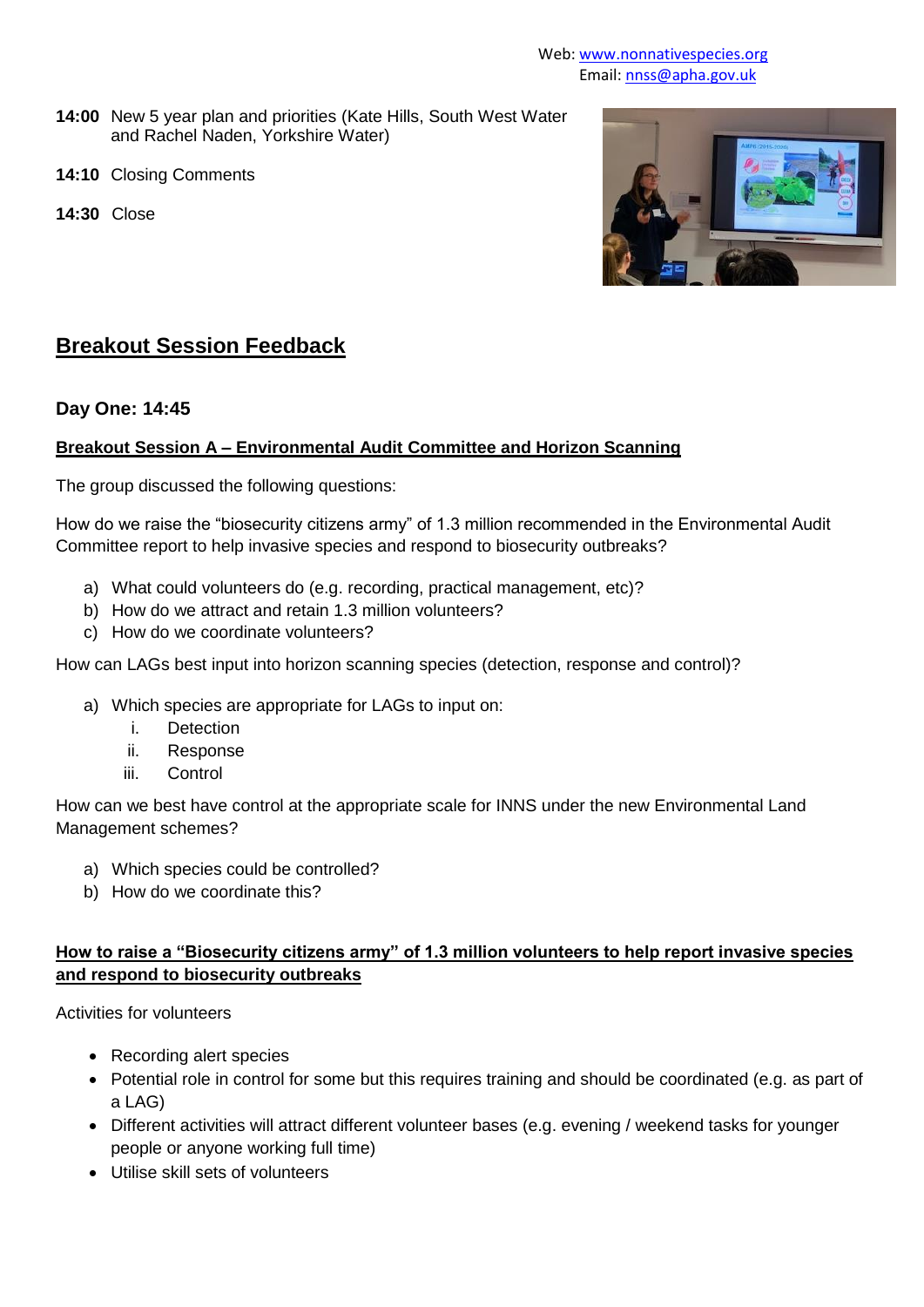Attracting and retaining volunteers

- Review and harness existing volunteer bases (recreational sport, NGOs, landowners etc) and initiatives (recording schemes etc)
- Provide continuous feedback / reward / communication to volunteers to continue engagement (could also include tasks such as post control restoration)
- Annual INNS army forum and awards
- Include INNS in the curriculum / provide resources for schools
- Provide training / resources (e.g. central toolbox with training on funding, approaching landowners etc)
- Better media coverage of INNS, their impacts, and legal requirements. Link to climate change and other conservation issues

Coordination

- Need strategic coordination (a strategy?) and communication
- Fund regional coordinators (LAGs)

#### **LAG input into horizon scanning species**

Potential role of LAGs

- Training / awareness raising amongst the local community (including councils)
- Central point in cascade of information from government to public
- Point of contact for public to report INNS
- Detecting / monitoring and reporting of horizon scanning species

Species appropriate for LAGs to input on

- Detection / response LAGs could record / report any HS species
- Control may be a supporting role. Training on species and pathways would be useful

Needs / issues

- Clarification over where to report to ensure correct response triggered
- NNSS could provide information on reporting (which species and where) in a single place for easy access

#### **Control at the appropriate scale for INNS under the new Environmental Land Management schemes**

Species to control

• Dependent on local issues

Coordination

- LAGs to act as coordinators of "cluster farms", encouraging landowners to work together to treat at a catchment level and ensure management carried out correctly
- Could also be coordinated through catchment partnerships
- Landowners could apply for funding to pay LAGs to carry out management
- Presence / absence data needed to monitor results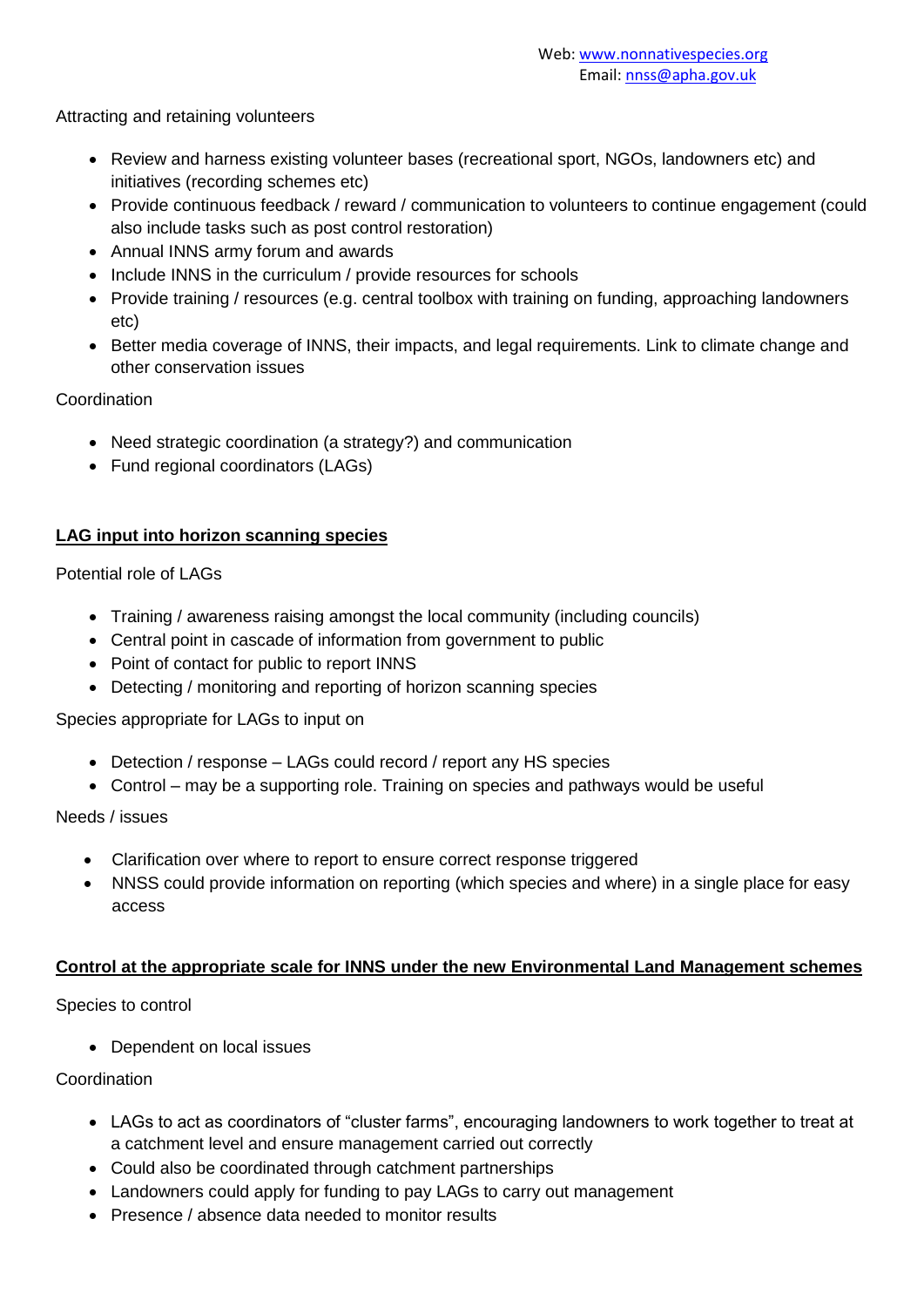Issues / needs

- Enforcement to ensure landowners carry out their responsibilities. Local police / authorities etc
- Pay for results not process
- Case studies would be useful for coordinators (e.g. CPNs)
- Long term funding to ensure management carried out in full (otherwise money wasted)
- Not all land is farmland. What / who covers the gaps?
- Need riverbank access
- Raise awareness amongst young farmers.

# **Day Two: 11:25**

#### **Breakout Session B – Invasive Species Week**

The group discussed the following questions:

- a) What is your LAG going to do for Invasive Species Week (see list of suggestions if you need ideas?)
- b) Do you have any suggestions for how we could improve the LAG section of the NNSS website to make this more useful to you, and people interested in volunteering?
- c) Do you have any images / footage that could be used on social media?
- d) How can the NNSS help you to prepare for Invasive Species Week (i.e. do you need copies of awareness raising materials, do you need help with messaging or a press release)?

# **LAG event ideas**

- School drawing competitions (this could be a national event)
- Yorkshire Invasive Species Forum producing video clips of management of different INNS
- Biosecurity workshops with environment minister
- Tees RT announcements at Middlesbrough football match
- Angling Trust focusing on horizon scanning species most relevant to them
- Manchester museum event

#### **LAG webpages**

- Streamline
- Link from the NNSS homepage
- Need more information on the benefits of volunteering (including quotes from volunteers etc)
- Include templates for biosecurity plans
- Highlight this section in NNSS newsletter
- Develop map of the website to make it easier for people to find what they need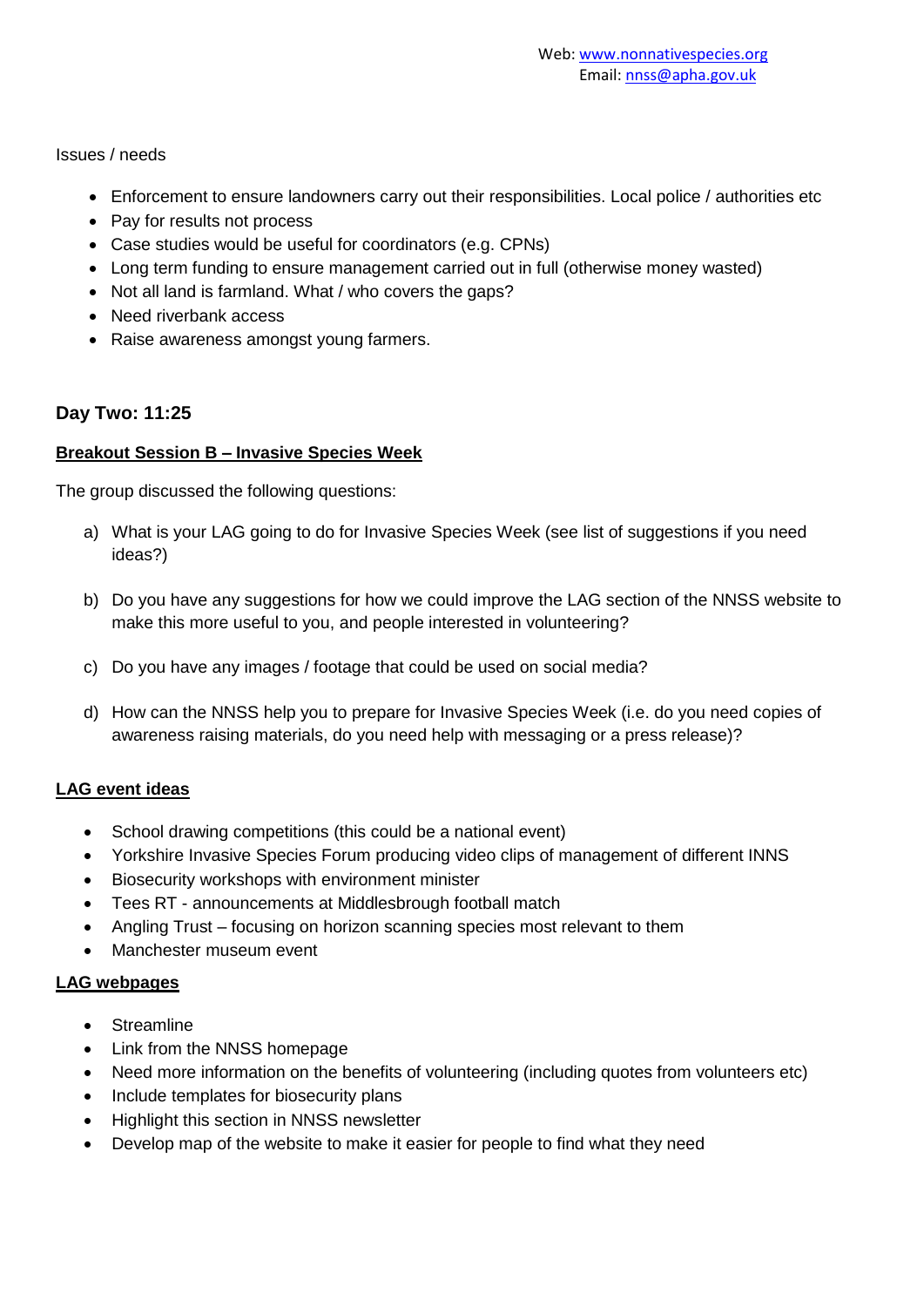# **Images / footage**

Timelapse images / gifs / stopmotion

#### **NNSS support / resources**

- Advice on posting on social media (e.g. best times, what to post)
- Focus one day on volunteering
- Editable templates (e.g. for social media, posters etc)
- Develop map / calendar of events, available before ISW
- Good images of horizon scanning species needed
- Links to information on STEM ambassadors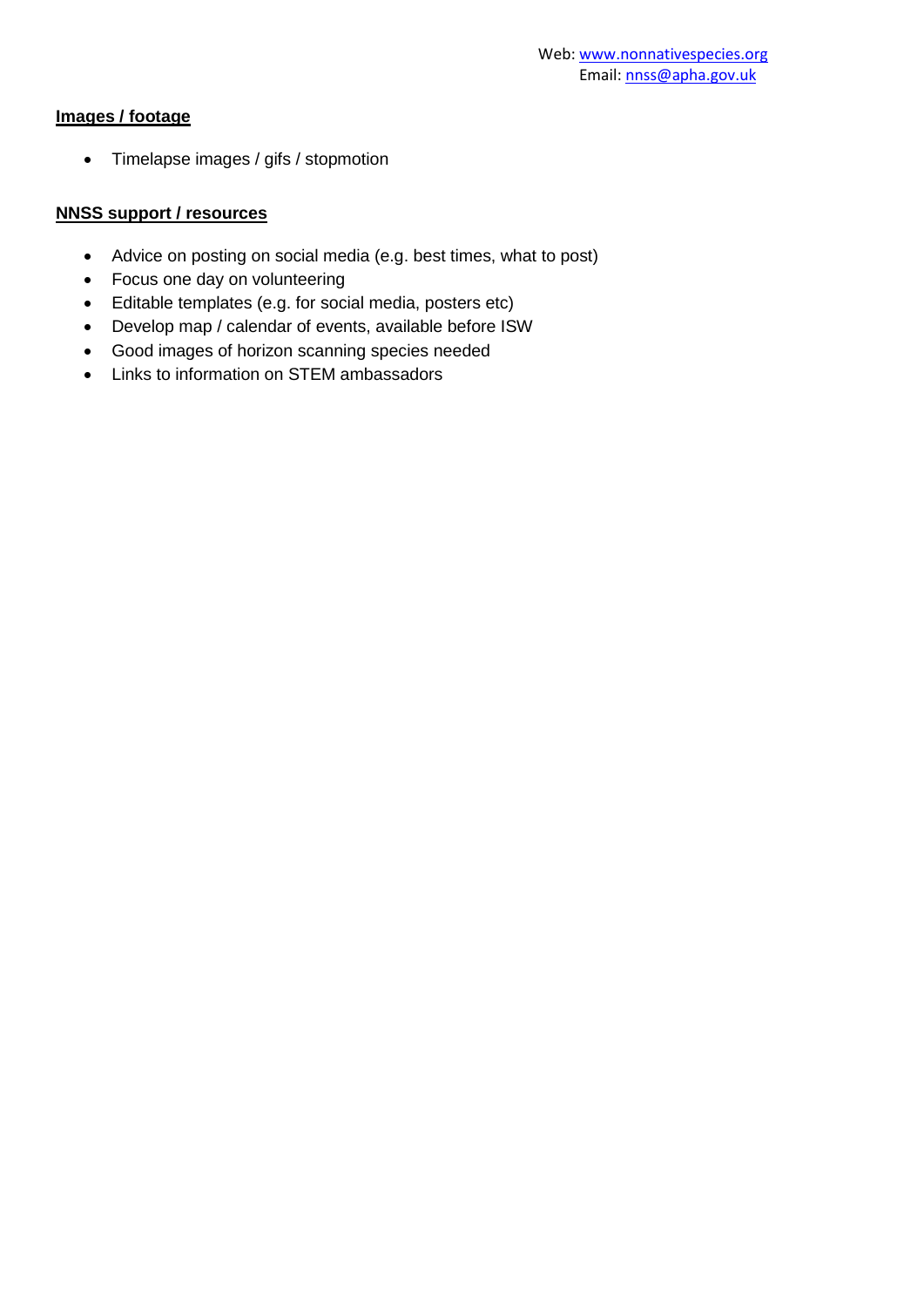# **Feedback**

**Attendees:** 48

**Number of forms received:** 30

Are you directly involved in a local action project on non-native species? Yes: 27 No: 3

# **Do you think the workshop was a worthwhile exercise? If yes please state which parts were most useful and if no, please suggest improvements.**

All answered 'yes', the workshop was a worthwhile exercise with the following comments.

- Invaluable opportunity to share experiences, ideas, contacts and best practice.
- Excellent breakout sessions, useful hear experiences from others.
- Inspiring hearing about the different projects going on.
- Networking invaluable and always such a friendly, positive atmosphere.
- I found the section on legislation (Gavin Measures) extremely useful.
- Good mix of talks, discussion groups and formal sessions.
- Mink, biocontrol and crayfish presentations were very informative.
- Great to hear updates on projects that show new ways of working.
- Catching up with the latest research and activity across the country was fascinating.
- The breakout sessions need a stronger chair and definitive questions as groups do vary in success.
- A talk on CPNs?
- The accommodation was a bit sub-standard this year and also the food wasn't quite as good.
- Would have liked tree pathogen information.
- We need to have CCD materials relevant to walkers / bikers.
- As a first timer I found this a great workshop. I have learned a lot over the past 2 days.
- Great organisation and ideal venue.
- Keep it going!

# **Do you have any suggestions for improvements to the NNSS website, in particular the Local Action Groups section?**

- Should be made mobile friendly.
- A clearer explanation of what LAGs are and how to get involved/create one. This would be good for pointing people towards, ie volunteers, councillors and people wanting to do more in their areas.
- A section on volunteering with an interface so the volunteers can engage with LAGs easily.
- Increased visibility and links to events/volunteer groups/activities in an area, maybe include a map?
- Create more e-learning content we can use and share.
- Needs streamlining as the valuable information gets lost amongst outdated information.
- More squirrels please!
- Keep the projects pages up to date.